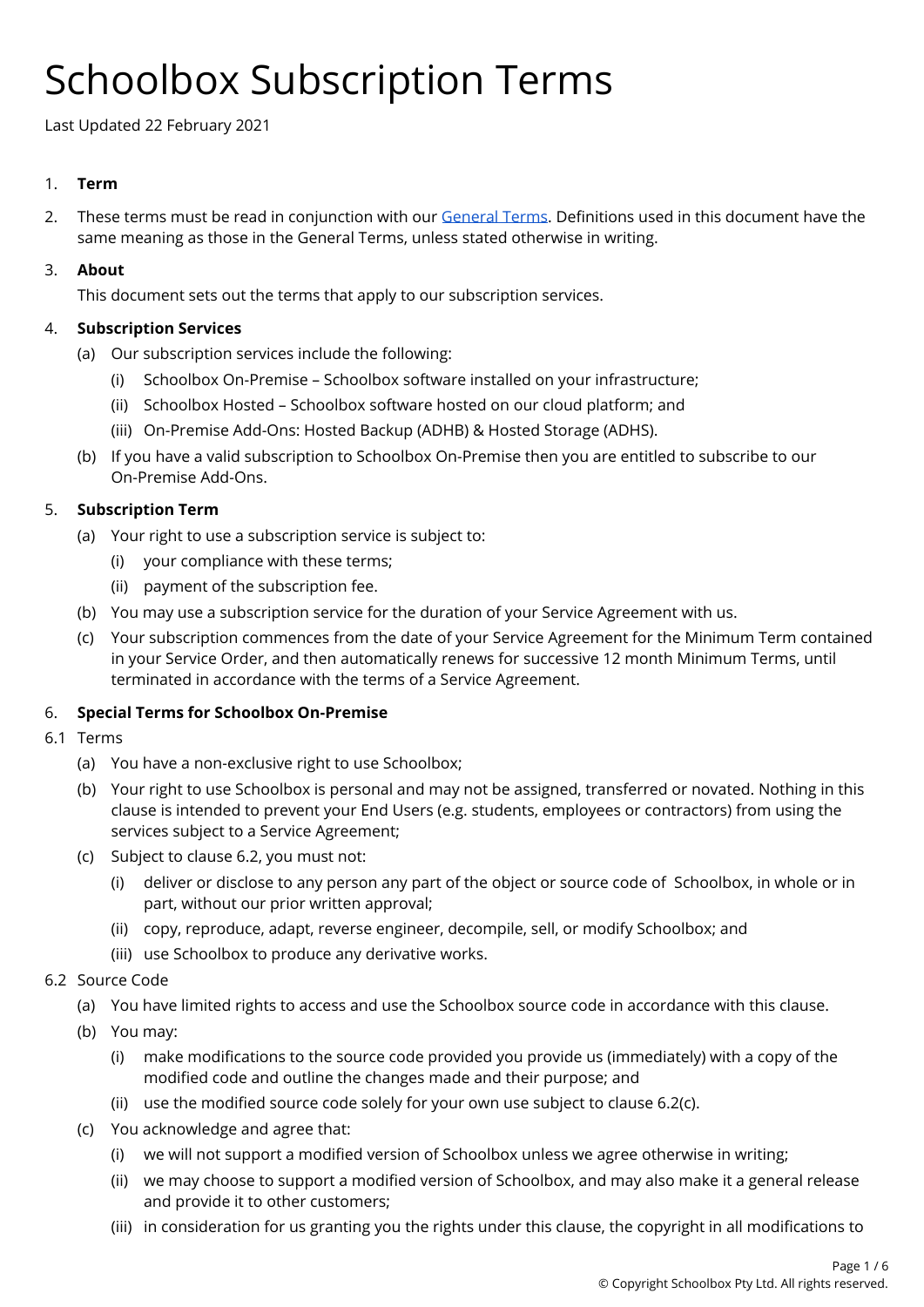Schoolbox is assigned to us from the point of creation, and you must do anything reasonably required by us to give effect to the assignment of rights in any modification (or derivative work).

# 7. **Subscription Plan Upgrades and Downgrades**

- 7.1 At anytime during a Service Agreement you may upgrade your subscription where we agree subject to:
	- (a) your payment of any additional fees; and
	- (b) your compliance with any applicable terms and conditions.
- 7.2 We do not allow for licence downgrades, except where:
	- (a) we agree in writing;
	- (b) your Service Agreement is not within a minimum term; and
	- (c) you pay us all fees and charges associated with facilitating the request including professional services charged at a fixed rate or time and materials basis.

#### 8. **Fees**

- (a) In consideration for your subscription, you must pay us the subscription fee set out in your Service Agreement.
- (b) In addition to any fee you must pay any applicable Goods and Services Tax and/ or stamp duty or levy which is payable under your Service Agreement.
- (c) We will invoice you in accordance with your Service Agreement, however, we may, in our discretion, invoice you at any other time.
- (d) To the extent permitted by law, if your subscription is terminated for any reason other than our breach of a Service Agreement, fees are not refundable in whole or in part, and the liability to pay any outstanding invoice remains.
- (e) You must ensure that:
	- (i) you pay the correct subscription fee for the number of users at your school which also reflects the plan for which you have subscribed; and
	- (ii) you must notify us promptly of changes to the number of users or any other factors that may impact upon your Service Agreement or the fees that are payable to us.
- (f) You acknowledge that you are subscribing to Schoolbox on the basis of current functionality and features, and that we make no warranties that additional functionality, features or enhancements will be made to Schoolbox.

#### 9. **Policies and Directions**

You must comply with:

- (a) our **[Acceptable](https://schoolbox.com.au/legal/acceptable-use-policy) Use Policy** and any other policy we may introduce from time to time;
- (b) lawful directions we may issue;
- (c) instructions, documentation or other technical requirements; and
- (d) applicable laws.

#### 10. **General Acknowledgments**

10.1You acknowledge that:

- (a) Schoolbox may not always operate as intended;
- (b) Schoolbox may not be available at times, including for maintenance;
- (c) Schoolbox should not be your exclusive communications platform;
- (d) you should retain backups of all data that is entered into Schoolbox; and
- (e) it is good security practice to regularly change passwords.
- 10.2You agree that the matters you acknowledge in clause 9.1 are not a defect in service, and you accept our services subject to these matters.

# 11. **Support and Maintenance**

(a) We will provide support and maintenance for your services in accordance with your Service Agreement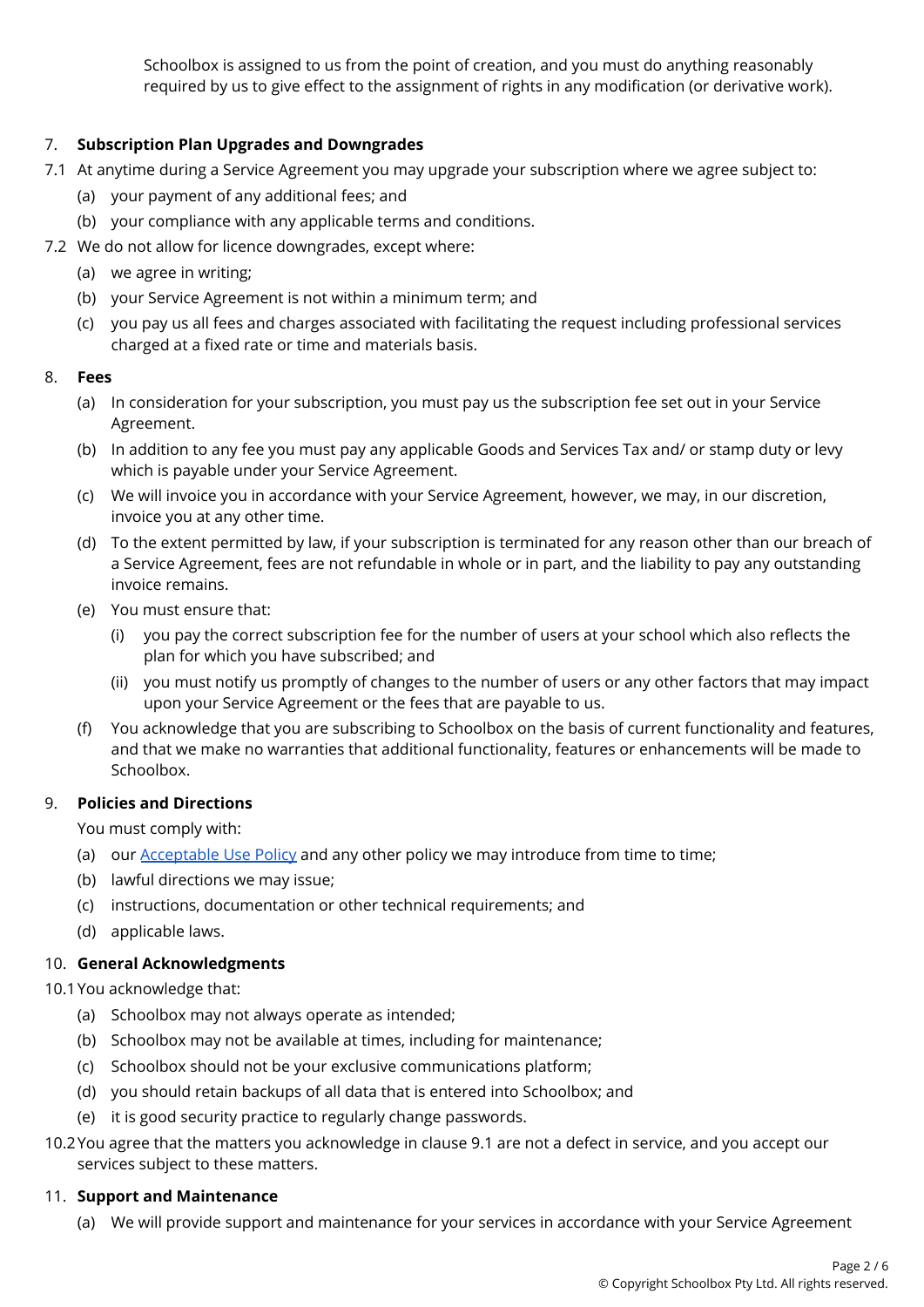and any applicable policies (including the **[Schoolbox](https://help.schoolbox.com.au/homepage/539) Support Policy**).

- (b) Support and maintenance is subject to the terms of the [Schoolbox](https://help.schoolbox.com.au/homepage/539) Support Policy and will be provided at the support level and during the term specified in your Service Order.
- (c) The [Schoolbox](https://help.schoolbox.com.au/homepage/539) Support Policy may be modified by us from time to time to reflect process improvements or changing practices. Support and Maintenance for Software includes access to New Releases, if and when available.
- (d) Your use of any New Releases or modifications is subject to your Service Agreement that we provide to you during the currency of your Service Agreement.
- (e) For the purpose of this clause, "New Releases" means bug fixes, patches, major or minor releases, or any other changes, enhancements, or modifications to Schoolbox that we make generally commercially available to customers who use our subscription services.
- (f) You authorise us to access (at any time) your servers (where you licence our On-Premise hosted service and host on your chosen infrastructure), networks and installation / instance of Schoolbox at anytime in order that we may:
	- (i) provide support and maintenance;
	- (ii) provide professional services that you have requested from us;
	- (iii) ensure compliance with a Service Agreement;
	- (iv) to investigate fraud or security issues; and
	- (v) anything else that we deem reasonably necessary.

#### 12. **Security**

- (a) We may specify security protocols and procedures from time to time, you must comply with all such protocols and procedures.
- (b) You must use your best endeavours to maintain the security and confidentiality of usernames and passwords at all times.
- (c) You acknowledge that connection to the internet carries inherent security risks, and the nature of this service is that it requires transmission of data (including Your Data) over the internet, where it may be lost, altered, or intercepted.
- (d) Connection of computers and servers to the internet carries with it:
	- (i) security risks including hacking, viruses, trojans and other malware; and
	- (ii) risks of data interception.
- (e) You are solely responsible for (and release us from responsibility for) implementing appropriate measures to protect your data including the use of appropriate backup facilities to protect your data.

#### 13. **Termination and Suspension**

In addition to our other rights under a Service Agreement, we may:

- (a) suspend your subscription where:
	- (i) we believe your credentials have been compromised;
	- (ii) during maintenance or updates or upgrades;
	- (iii) where you have failed to pay us money by the due date; or
	- (iv) you agree.
- (b) terminate your subscription or Service Agreement where:
	- (i) you fail to pay money within 14 days of it being due;
	- (ii) you are insolvent, or are otherwise placed into liquidation or have an administrator or controller appointed or a receiver appointed, or have a receiver and manager appointed;
	- (iii) you are in Default of a term of this agreement; or
	- (iv) you cease carrying on business; or
	- (v) we give you 90 days written notice to terminate at will.
- (c) You may terminate your Service Agreement where:
	- (i) we are insolvent, or are otherwise placed into liquidation or have an administrator or controller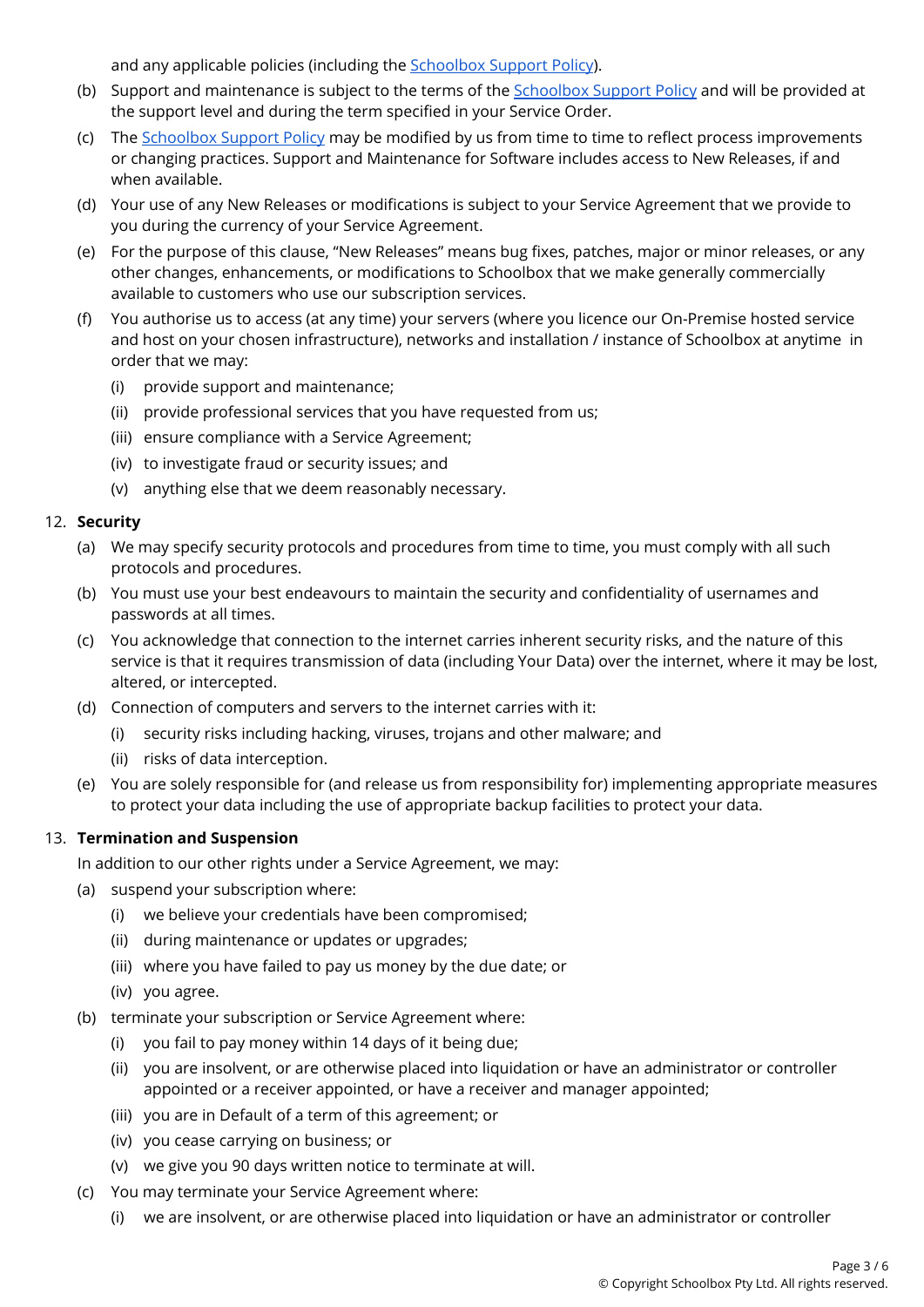appointed or a receiver appointed, or have a receiver and manager appointed; and

- (ii) you give us written notice of termination 30 days before the end of a Minimum Term in which event the termination takes effect upon the expiry of the Minimum Term.
- (d) Neither party may terminate a Service Agreement during its Minimum Term except as permitted by these terms, or mutually by written agreement.
- (e) In addition to any other rights under these terms:
	- (i) we may terminate use of a Demonstration Subscription on written notice to us; and
	- (ii) you may terminate use of a Demonstration Subscription on written notice to us.

## 14. **Effect of Termination**

- (a) Upon termination of a subscription or a Service Agreement:
	- (i) in the case of a Schoolbox On-Premise subscription:
		- (A) you must immediately return all copies of Schoolbox to us;
		- (B) ensure that Schoolbox is uninstalled and removed from any media or hardware (including any virtualised hardware) which hosts it; and
		- (C) where we require, provide us with access to the location in which the Schoolbox software was installed, to enable us to remove Schoolbox.
	- (ii) cease using Schoolbox;
- (b) Upon request you must provide us with a statutory declaration to confirm that you have complied with your obligations under clause 13(a)(i).
- (c) Upon termination of this agreement for whatever reason all rights of action based on breaches of a Service Agreement before the termination survive.
- (d) We may delete any information that we hold concerning your services at anytime after a period of 30 days from termination, however, we may choose in our discretion to store information for a period of 3 years, or longer where required by law.
- (e) We are never liable to you or anyone else for a loss of data, where we exercise our rights under clauses 12 and 13.
- (f) Prior to termination, you may request that we provide you with a backup of Your Data, while we don't warrant that it will be available we will take all reasonable steps to provide it to you, but may charge you a fee as per our current Rates Schedule, which you must pay before we provide it to you.
- (g) You release us from any claim for loss or damage for removing the Software and Your Data.

#### 15. **Data Use**

- (a) **Your Data** means any data, content, code, video, images or other materials of any type that you upload, submit or otherwise transmit to or through the Service.
- (b) All data entered by you into Schoolbox is confidential.
- (c) Subject to the terms of your Service Agreement, all data entered into Schoolbox remains your property.
- (d) Subject to compliance with the *Privacy Act 1988 (Cth)* you consent to:
	- (i) us using your de-identified data for statistical, audit, compliance and marketing purposes;
	- (ii) receiving promotional, marketing material or information updates from us, including by way of email delivery;
	- (iii) disclosure by us of this information to our Related Entities (as defined by section 9 of the *Corporations Act 2001 (Cth)*) to the extent necessary to perform our obligations under a Service Agreement.
- (e) In addition to our rights under these terms we handle personal information in accordance with our [privacy](http://schoolbox.com.au/legal/privacy-policy) policy.
- (f) It is your sole responsibility to maintain a backup of Your Data.
- (g) Subject to clause 14(f), where you chose a Schoolbox Hosted subscription then we will undertake a backup of data. This does not affect your responsibilities outlined in clause 11(f).
- (h) We may compile and use de-identified, aggregate and statistical information related to the performance of Services, provided that such information does not incorporate any of Your Data, or identify either You, or End Users, or any of Confidential Information.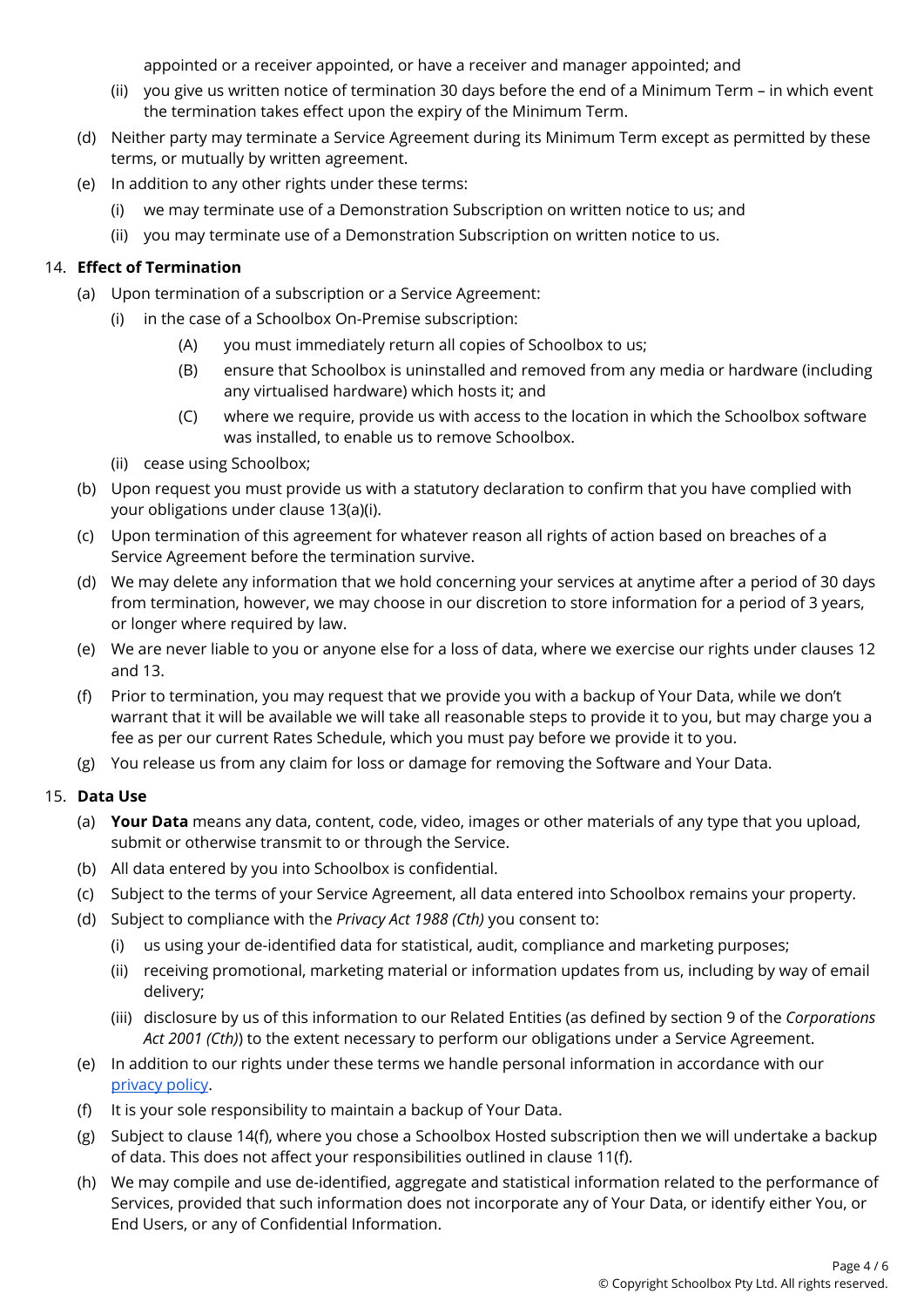## 16. **Usage Limits**

- (a) For the purposes of these terms, Usage Limits means the limits, including but not limited, to the following attributes: disk storage space, data transfer, and number of data restorations as specified in a Plan.
- (b) Services are subject to usage limits specified in a Plan Schedule and in accordance with a Service Agreement.
- (c) Where you exceed Usage Limits in a Plan, we may either require you to upgrade your Plan (and pay any additional fees in accordance with our Rates Schedule) or we may make suggestions to assist you to work within your Plan such as removing old, duplicate or unnecessary backups.

#### 17. **Demonstration Subscription**

- (a) "Demo Service" means a service provided to you for a limited time for the purpose of evaluating that service. We may refer to this as a "Sandbox";
- (b) "Demo Period" means the period of time for which we agree to provide a Demo Service, and in the absence of an express time, 30 days from the time the Demo Service is made available for use (even if it is used from a later date);
- (c) Where we agree to provide you with a Demo Service in writing:
	- (i) despite anything to the contrary, you are not required to pay any fees for the Demo Service;
	- (ii) you must otherwise comply with these terms;
	- (iii) you acknowledge that it may not be fit for your intended purpose and may not contain all functionality found in the standard Schoolbox subscriptions;
	- (iv) to the extent permitted by law, we provide no warranties around fitness for purpose or that the Demo Service will operate error free;
	- (v) we may discontinue the Demo Service at any time at our sole discretion, and the provisions of clause 12 do not apply to Demo Services;
	- (vi) we do not offer maintenance and support.
- (d) We have no obligation to preserve or back up Your Data once a Demo Service is terminated. It is your sole responsibility to backup Your Data.
- (e) Your use of the Demo Service is subject to our General Terms including the limitation of liability provisions.

#### 18. **On-Premise Add-Ons**

- (a) Our On-Premise Add-Ons include:
	- (i) On-Premise Add-On Hosted Backup (ADHB); and
	- (ii) On-Premise Add-On Hosted Storage (ADHS).
- (b) In the case of the ADHB, You will be entitled to one full recovery per annum. For additional recoveries requested within the same twelve month period, all services performed will be billable in accordance with our Rates Schedule in the form of an Adhoc Work request. For the purposes of these terms, Recovery means the process that We will employ to bring your Schoolbox Service back online within a brief period of time.
- (c) Both the ADHB and ADHS services only apply to a single On-Premise Schoolbox subscription service and default to your Production Instance.
- (d) Where you use ADHB for recovery of data:
	- (i) into a Hosted environment, that there may be limitations to the service, including but not limited to, integration with your student information system, or other services that were previously integrated with your On-Premise service;
	- (ii) the restoration of data will not include Redis database and Rabbit data (including notifications); and
	- (iii) you may restore data to a temporary instance of Schoolbox Hosted which you may use for a period of no longer than 30 days. Within the 30 day period you may convert your temporary instance of Schoolbox Hosted to a subscription to Schoolbox Hosted or you may restore data to your Schoolbox On-Premise instance.
- (e) If you are likely to exceed the allowances set out in your subscription plan you must notify us in advance.
- (f) Unless your Service Agreement states otherwise, our Schoolbox Hosted and On-Premise Add-Ons will be